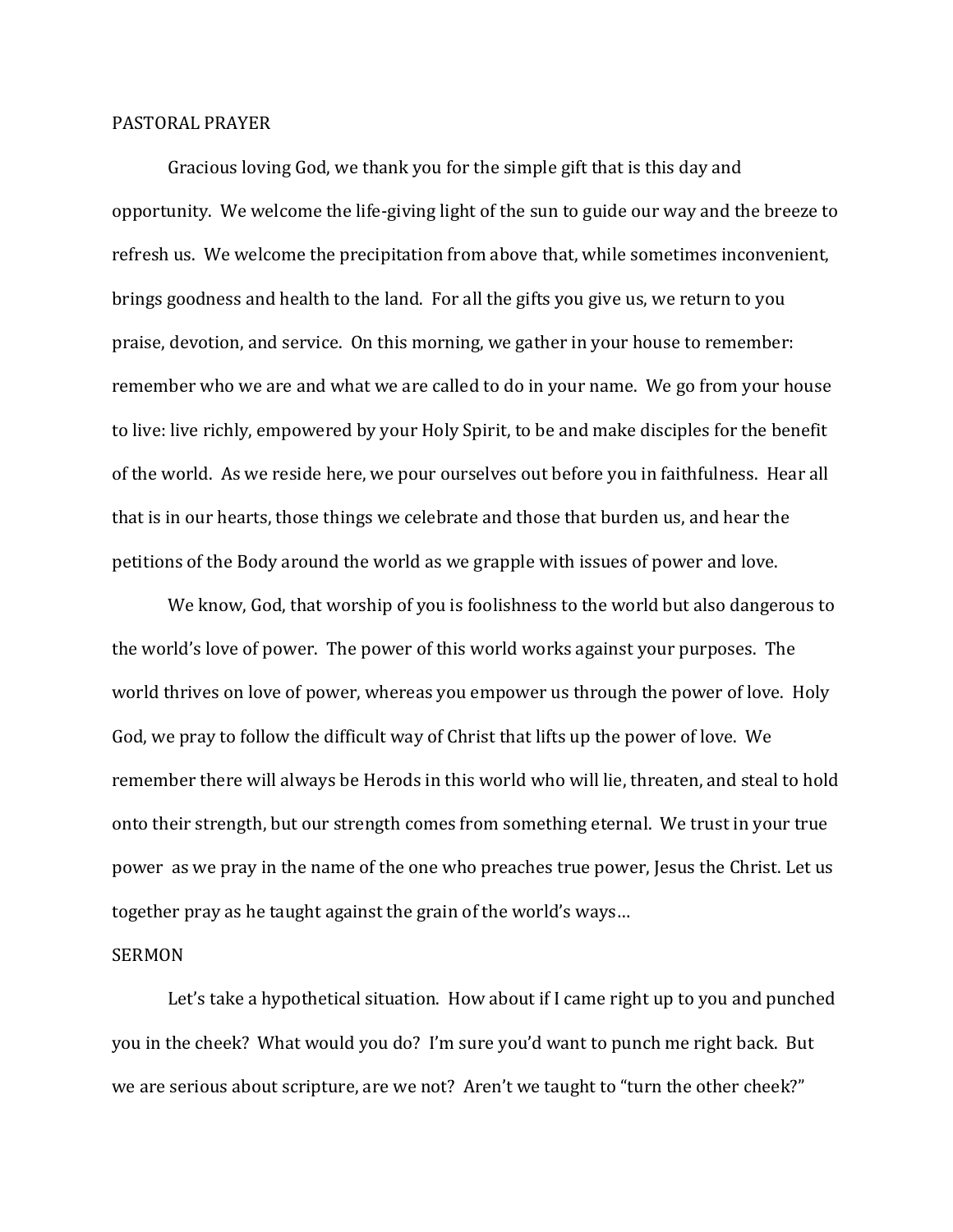Yes, we are, but there's something about that that seems so…weak. It makes it sound like you're cowering in the corner. I mean, wouldn't Jesus want you to defend yourself? In today's world, yes, to simply turn the other cheek is no way to live because it seems like you're being taken advantage of. But what if it's not just about the action of turning the other cheek and asking for another slap? What if Jesus Christ was saying something more about what it means to have true power instead of a simple telling of "don't hit back" on the playground? The way of Christ is transformation, redemption, and the revealing of what power really is when the world says to hit back. That is the power of the Gospel; that is the power in the story of Epiphany.

This last Wednesday we ended the traditional twelve days of Christmas and arrived at the important holiday of Epiphany. I don't know exactly where it came from, but there's a way to sum up the story of Epiphany in a quick, pithy phrase: "The world will know peace when the power of love is greater than the love of power." Epiphany is the beginning of peace. We have both of those parties at play here with the embodiment of love and true power in the newborn baby Jesus and the face of the love of power in King Herod. In the middle are who we usually call the Wise Men, the Magi, the visitors from the East and their mission to see the Christ Child. It's helpful to remember who these visitors were, as culture has wound them up into something they probably aren't. Contrary to opinion, they were not kings. They also were not Jewish, but they knew some of the scriptures. Scripture seems to indicate they were men, but I saw a sign that put things well. If they were wise women, they would have "asked directions, arrived on time, helped deliver the baby, brought practical gifts, cleaned the stable, and made a casserole." But these were astrologers; they read the course of the stars. In a way, they are the middlemen, so to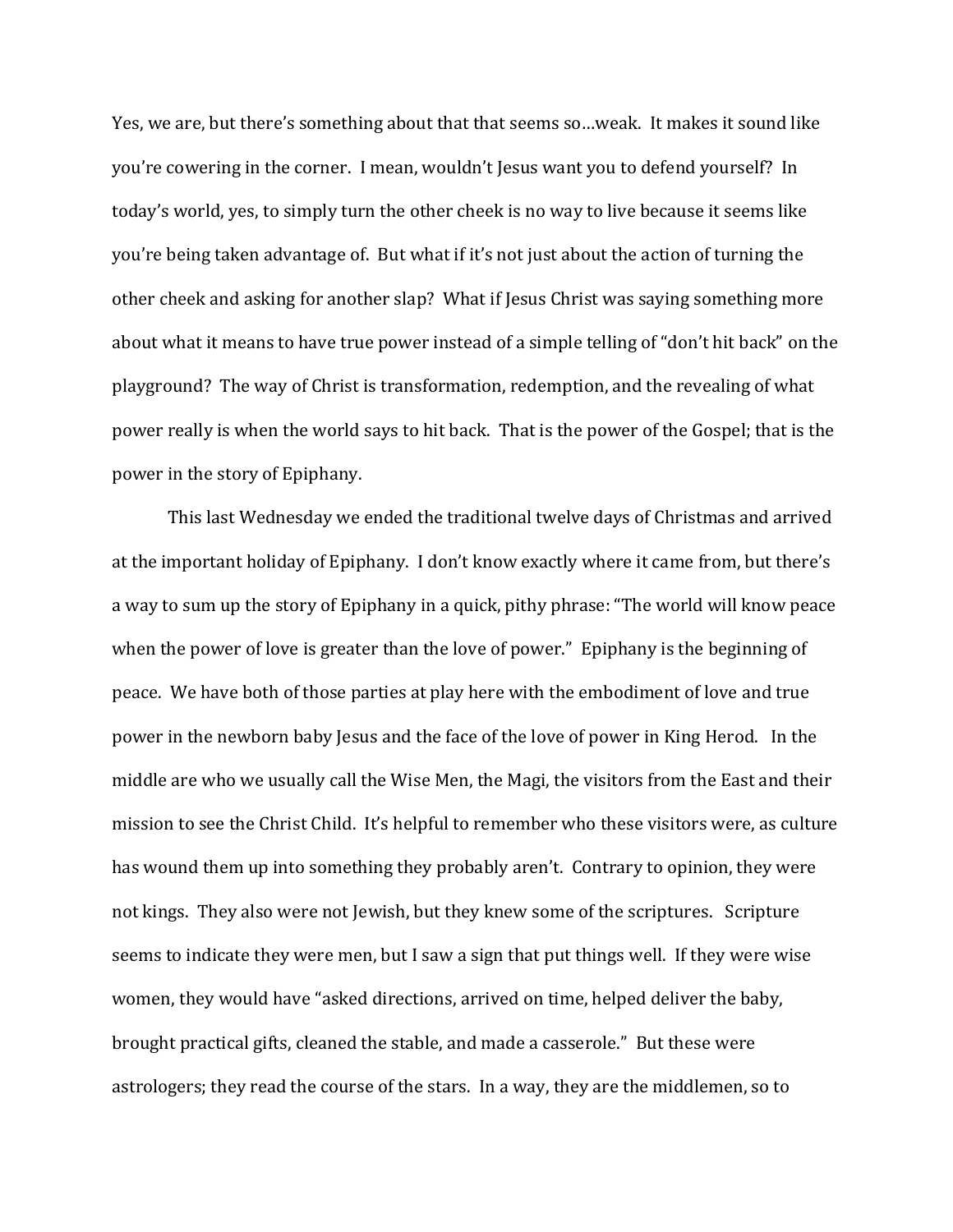speak, but their presence and their authentic search reveal the intentions of all the parties in this struggle. They have a choice: they pick between the love of power and the power of love, and they pick well. In other words, they have a dangerous, fearful mission, for it flies in the face of the world's powers-that-be. It usurps the governments and the structures that seem all-too-comfortable, for a new Ruler has come. His law is love and his Gospel is peace.

As the Gospel of Matthew tells us, these Magi begin their trip in the land by visiting the ruler of the region, King Herod, as a sign of good faith. They tell him their mission: they wish to visit the newborn King of the Jews and to worship him. As the New Interpreter's Commentary indicates, these are threatening actions. They are proclaiming a different kind of power, and it's not Herod's. Once he hears this and the way they talk about it, Herod's response is telling. He scrambles to find the answer of what is happening. He finds it threatening. Not only is he afraid, he schemes to make sure that he can get a piece of the action…and by "piece of the action," I mean he's out to kill this threat to his power. After all, to hear those scriptures and to know that God is acting in a new way, a new way that can easily disrupt his power and take away all that he values. He has the value system of the greater world: love of power, and love of power has no room for sharing. So he sends them forth in the right direction and asks them to come back so he can "pay homage" to the newborn Christ child. They visit the child, giving him gifts for a King, and God warns them to go home a different way. King Herod realizes later that the Magi leave him in the dust; he plots his revenge that will take a toll on many children. Power corrupts, and absolute power corrupts absolutely.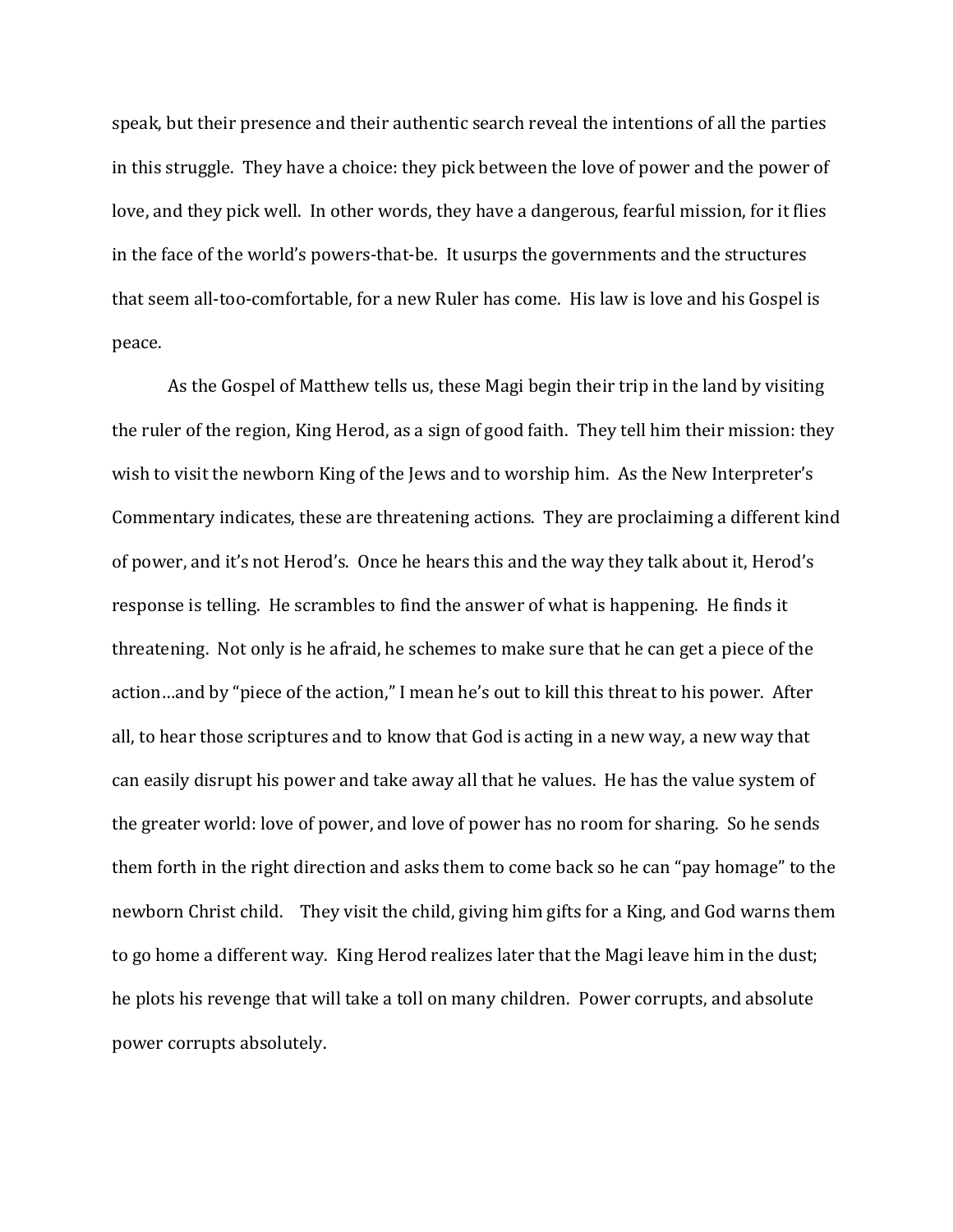The power of love vs. the love of power. It's empowerment vs. power hoarding. Jesus is the former, and Herod is the latter. The first tries to lift up those around them. It recognizes that power is given, is offered for it to be real, never taken. The second tries to push everyone down by forcing everyone to be subject to one. The saying is, after all, that you can tell a lot about someone in how he or she treats their inferiors in any kind of leadership situation. So, what kind of bosses have you had? I remember the first boss that I ever had. Her name was Karen, and not only was she flexible, but she cared about me as a person. She cared about my interests and my well-being. I'm grateful to her for my first job opportunity. And, well, I don't think I've ever had a bad boss in my lifetime, but I've seen them at work. They care more about their bottom lines than their employees. They work for their own benefit and their own desires, making everyone around them expendable for their own gain.

In today's world, some are more benevolent than others; some are downright hostile attempts at being powerful. I'm sure you, like me, were horrified to hear of a hydrogen bomb detonation in North Korea this past week. It's fearful, and, indeed, it was meant to scare us because there is a leader who lusts for power. His version of power is pushing others down to lift himself up. That is the extreme. On the other hand, there are more simple examples. I am afraid of the new year of 2016, and I can sum it up in two words: political ads. They invade every waking moment of the stuff you really want to see with biting commentary on whichever opponent is a hypocrite, scumbag, and fifteen other reasons why you'd be better off voting for Darth Vader than this candidate's challenger. Sure, we, in a democracy, elect our leaders, but the process in which that happens shows a lot of love of power. Yeah, yeah, we get it: every other political opponent is absolutely evil.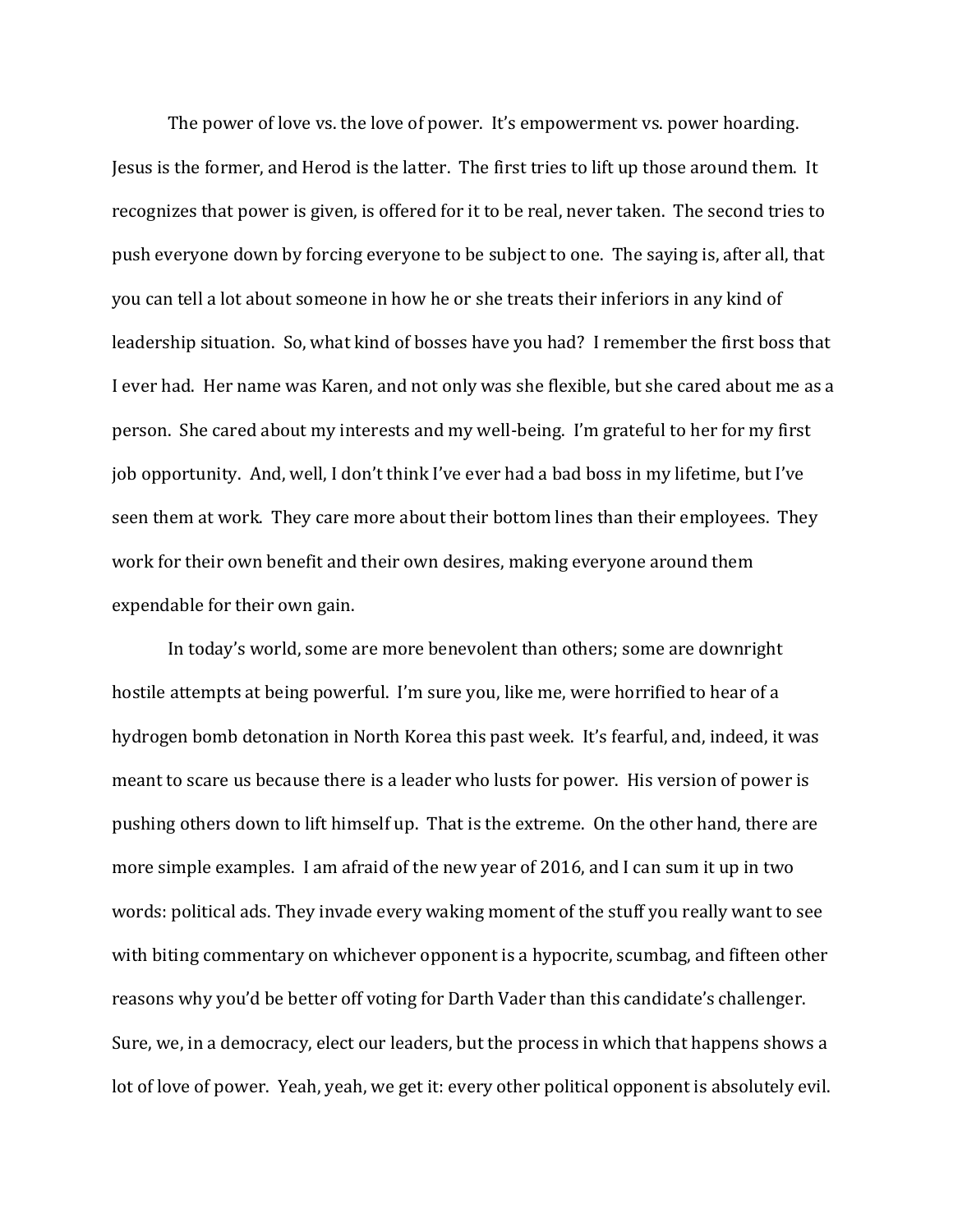They wallow in the mud, flinging it at one another, then come out sparkling clean and in office or a loser and disgraced. Does this mean we don't vote? Of course not, but, underneath the surface, below the commentary, it demonstrates what the power in this world looks like. You have to push down your opponent in order to get on top. Those we elect to put their constituency ahead of their own desires show the exact opposite during the election process. And the deep problem with this is that, well, it works. It works! We expect this to happen, and so it goes on as usual. If we decided that negative political ads were the wrong way to go, if we made the candidates pay for the negativity they spew, they would go away immediately. But we buy into that stuff, and so, they keep making it. It's a vicious circle. It is the love of power in action simply by the way the system is set up: to bring down everyone else. But, as we know there is an alternative.

Well, I can tell you this, the Jesus Christ of the scriptures would not run for office using these tactics and seeking that power. That is not where his true power lies. It lies in something more important than votes or office. It lies in the truth of who we are and what we are called to do, empowering us to do it. His power is based not in self-serving but lifting up and exposing the true intentions of the world's powers. Earlier, I spoke of "turning the other cheek" and the dilemma it seems to put us in. It's a hard passage, no question. Later in Matthew, after the story of Epiphany, Jesus teaches his disciples, "If anyone strikes you on the right cheek, turn the other also." To our ears, that sounds like wimping out. Take the abuse, it seems. And, let's be honest, this scripture has been used to justify various kinds of abuse throughout history. It's been used to justify the abuser and make the victim stay victims. But that's not the life-giving Gospel of Jesus or what he advocates. If nothing else, the issues we have with this passage show that we need to